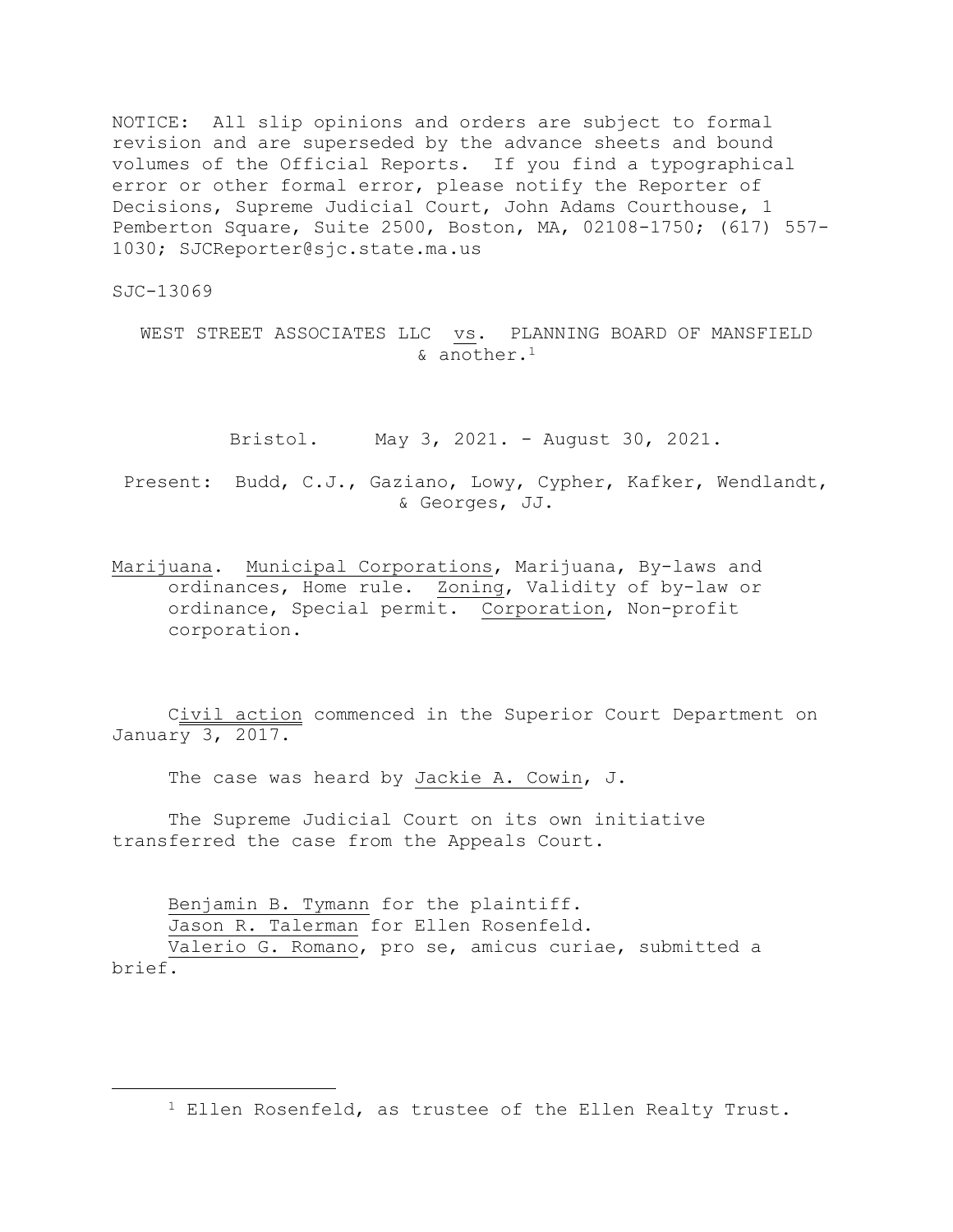BUDD, C.J. When marijuana initially was legalized for medical use in 2012, the licensing of medical marijuana dispensaries was limited to nonprofit entities. See St. 2012, c. 369, An Act for the humanitarian medical use of marijuana (2012 act). The marijuana laws thereafter were amended to allow for-profit entities to dispense medical marijuana.<sup>2</sup> See St. 2017, c. 55, § 72. Here we are asked to determine whether a previously enacted municipal bylaw that permits only nonprofit entities to operate medical marijuana dispensaries is preempted by a statutory provision specifically eliminating that restriction. We conclude that the answer is  $yes.^3$ 

Background. We summarize the relevant facts which are undisputed and taken from the record. In 2016, Ellen Rosenfeld sought and received from the planning board (board) of the town of Mansfield (town) a special permit to construct a medical marijuana dispensary on West Street. The site was purchased by Rosenfeld as trustee of the Ellen Realty Trust, and the proposed operator of the dispensary was CommCan, Inc. (CommCan), of which Rosenfeld is president. The plaintiff, West Street Associates LLC (WSA), an abutting landowner, challenged the issuance of the

 $2$  See Commonwealth v. Long, 482 Mass. 804, 809-811 (2019), for a chronology of marijuana legislation in the Commonwealth.

<sup>3</sup> We acknowledge the amicus brief submitted by Valerio Romano.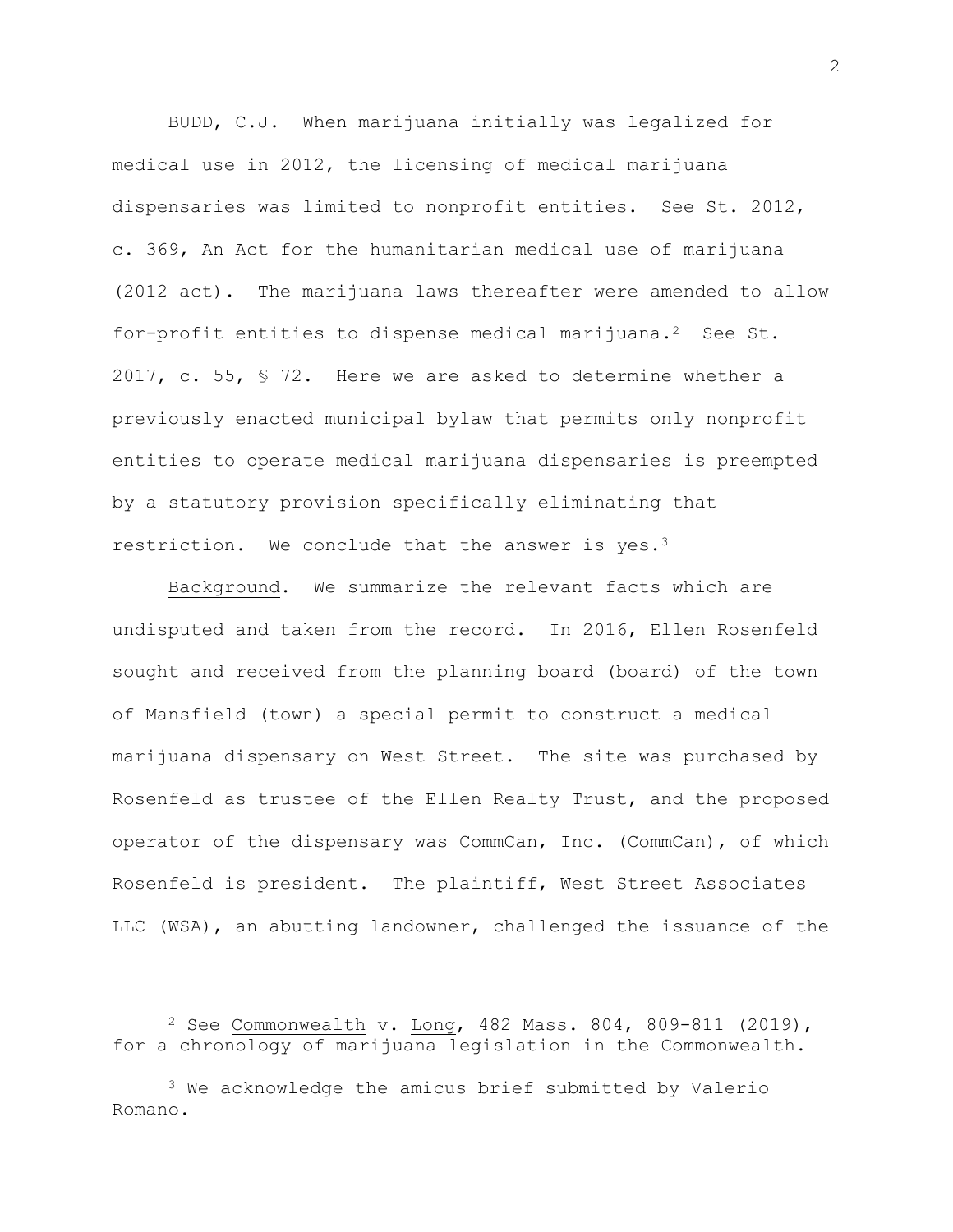permit pursuant to G. L. c. 40A, § 17, arguing that the board failed properly to consider the decisional criteria for such permits as required by the town's bylaws.

Consistent with the 2012 act, the town required any applicant seeking a permit to operate a medical marijuana dispensary to be a nonprofit entity. See St. 2012, c. 369, § 9 (C); Mansfield Bylaws § 230-3.4(K)(3)(c). As CommCan was a nonprofit at the time the permit was granted, its corporate status was not an issue when the lawsuit was filed.

Before the matter was tried, voters approved the legalization of recreational marijuana use, see St. 2016, c. 334, and comprehensive legislation thereafter was enacted to govern the distribution and sale of both medical and recreational marijuana. See St. 2017, c. 55 (2017 act). The 2012 act was repealed and replaced by the 2017 act. See St. 2017, c. 55, § 47. Among other things, there is no longer a requirement that medical marijuana dispensaries be nonprofit entities. See St. 2017, c. 55, § 72. In fact, the 2017 act contains a provision that expressly allows nonprofit dispensaries to convert to for-profit entities:

"Notwithstanding any general or special law to the contrary, any person with a provisional or final certification of registration as of July 1, 2017[,] to dispense medical use marijuana . . . shall be entitled to convert from a non-profit corporation . . . into a domestic business corporation . . . ."

3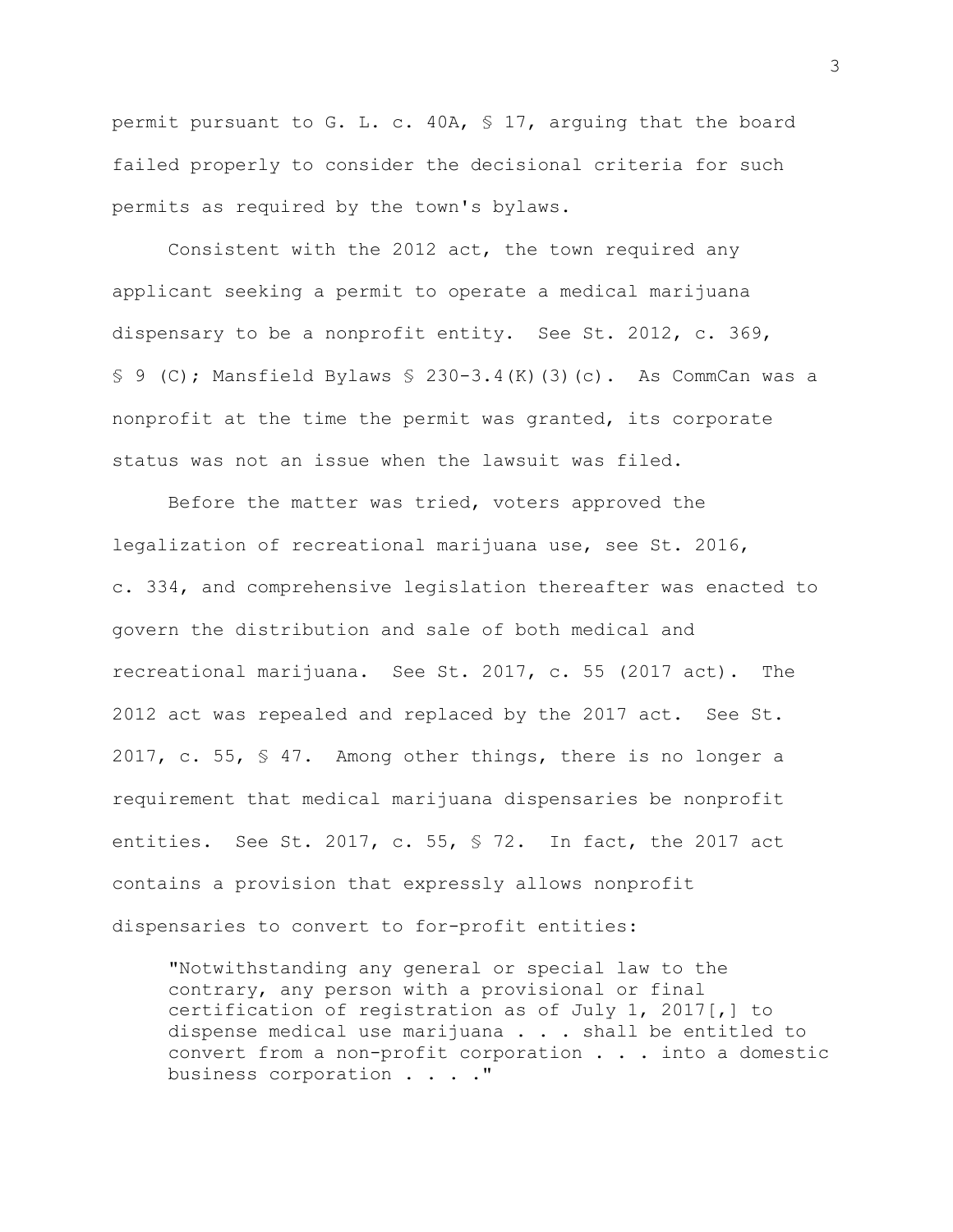Id. Soon after the 2017 act was passed, the Department of Public Health repealed its regulations governing medical marijuana, see 1380 Mass. Reg. 35 (Dec. 14, 2018), and the newly created Cannabis Control Commission (commission) promulgated new regulations implementing the 2017 act. See 935 Code Mass. Regs. §§ 501.000 (2021). As most recently amended, the commission's regulations require only that marijuana treatment centers "be registered to do business in the Commonwealth as a domestic business corporation or another domestic business entity." 935 Code Mass. Regs. § 501.050(1)(a) (2021). The commission and Secretary of the Commonwealth also issued guidance to dispensaries seeking to convert to for-profit entities.

After the passage of the 2017 act, CommCan converted from a nonprofit to a for-profit corporation.<sup>4</sup> CommCan's change in corporate status since the filing of WSA's lawsuit came to light during the bench trial held in November 2019. The judge directed the parties to brief what, if any, impact the conversion had on Rosenfeld's eligibility for the special permit issued by the board and challenged by WSA.

After reviewing the briefs and hearing argument, the judge found no error in the board's decision to grant Rosenfeld a

<sup>4</sup> CommCan also seeks to convert from a medical marijuana dispensary to a retail marijuana establishment, which is the subject of a separate appeal. See CommCan, Inc. v. Mansfield, 488 Mass. (2021).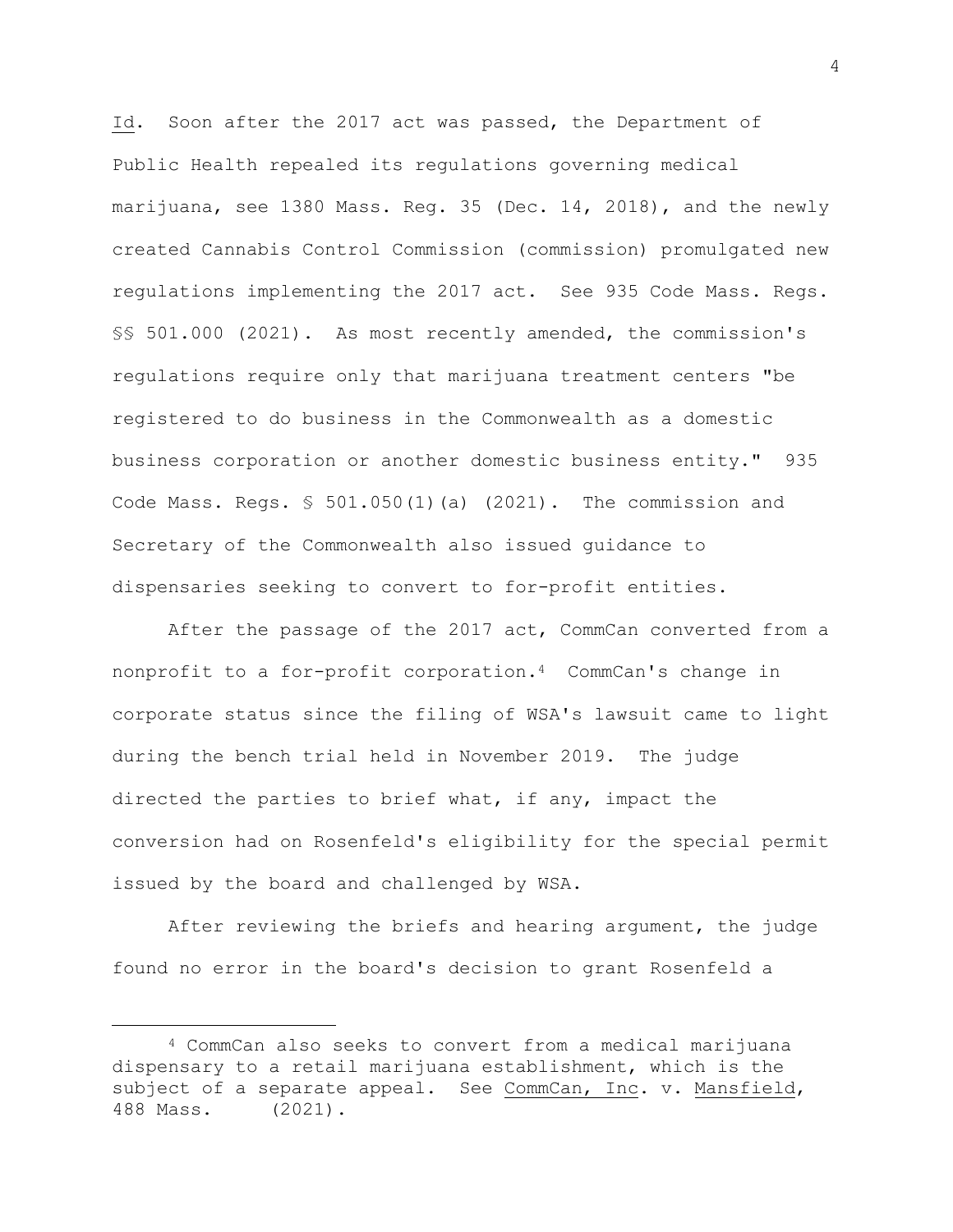special permit and concluded that the bylaw that required medical marijuana dispensaries to be operated by nonprofit entities was preempted by the 2017 act. WSA appealed, challenging the preemption decision, and we transferred the case to this court on our own motion.

Discussion. 1. Home rule. Since the earliest days of the Commonwealth, the Legislature has provided cities and towns with the power to self-govern. See Commonwealth v. Baronas, 285 Mass. 321, 322 (1934); Cox v. Segee, 206 Mass. 380, 381 (1910). General Laws c. 40, § 21, the original version of which was enacted in 1692, states in relevant part: "Towns may, for the purposes hereinafter named,  $[5]$  make such ordinances and by-laws, not repugnant to law, as they may judge most conducive to their welfare, which shall be binding upon all inhabitants thereof and all persons within their limits."

Ratified in 1966, the Home Rule Amendment expanded this local power by granting municipalities the authority to undertake any action "not inconsistent" with the Constitution or laws of the Commonwealth. See art. 89, § 6, of the Amendments to the Massachusetts Constitution. "The purpose of the Home Rule Amendment is to preserve the right of municipalities to

<sup>5</sup> There are twenty-six categories listed covering a range of topics including "directing and managing their prudential affairs, preserving peace and good order, and maintaining their internal police." G. L. c. 40, § 21 (1).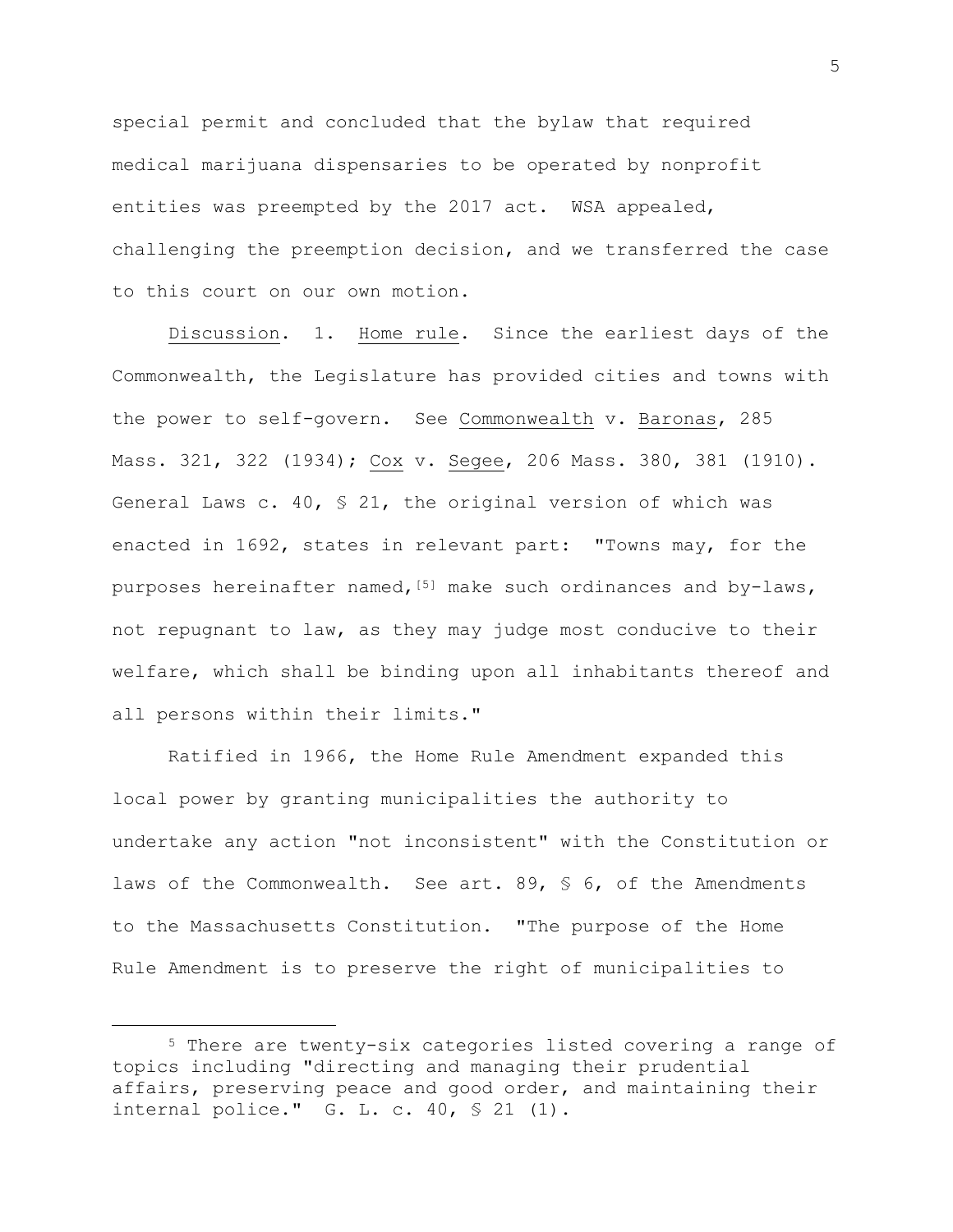self-government in essentially 'local matters' by allowing them to adopt and amend their own charters, while preserving the Commonwealth's right to legislate with respect to State, regional, and general matters." Gordon v. Sheriff of Suffolk County, 411 Mass. 238, 244 (1991). General Laws c. 43B, § 13, the codification of the Home Rule Amendment, provides in pertinent part that "[a]ny city or town may, by the adoption, amendment or repeal of local ordinances or by-laws, exercise any power or function which the general court has power to confer upon it, which is not inconsistent with the constitution or laws enacted by the general court."

2. Standard for preemption. Municipalities generally are afforded "considerable latitude" in self-government in matters of local concern. Bloom v. Worcester, 363 Mass. 136, 154 (1973). In determining whether local action is inconsistent with State law, similar to the Federal preemption analysis, "the touchstone of the analysis is whether the State Legislature intended to preempt the city's authority to act." Connors v. Boston, 430 Mass. 31, 35 (1999). Cf. Boston v. Commonwealth Employment Relations Bd., 453 Mass. 389, 396 (2009) ("A Federal statute may preempt State law when it explicitly or by implication defines such an intent, or when a State statute actually conflicts with Federal law or stands as an obstacle to the accomplishment of Federal objectives").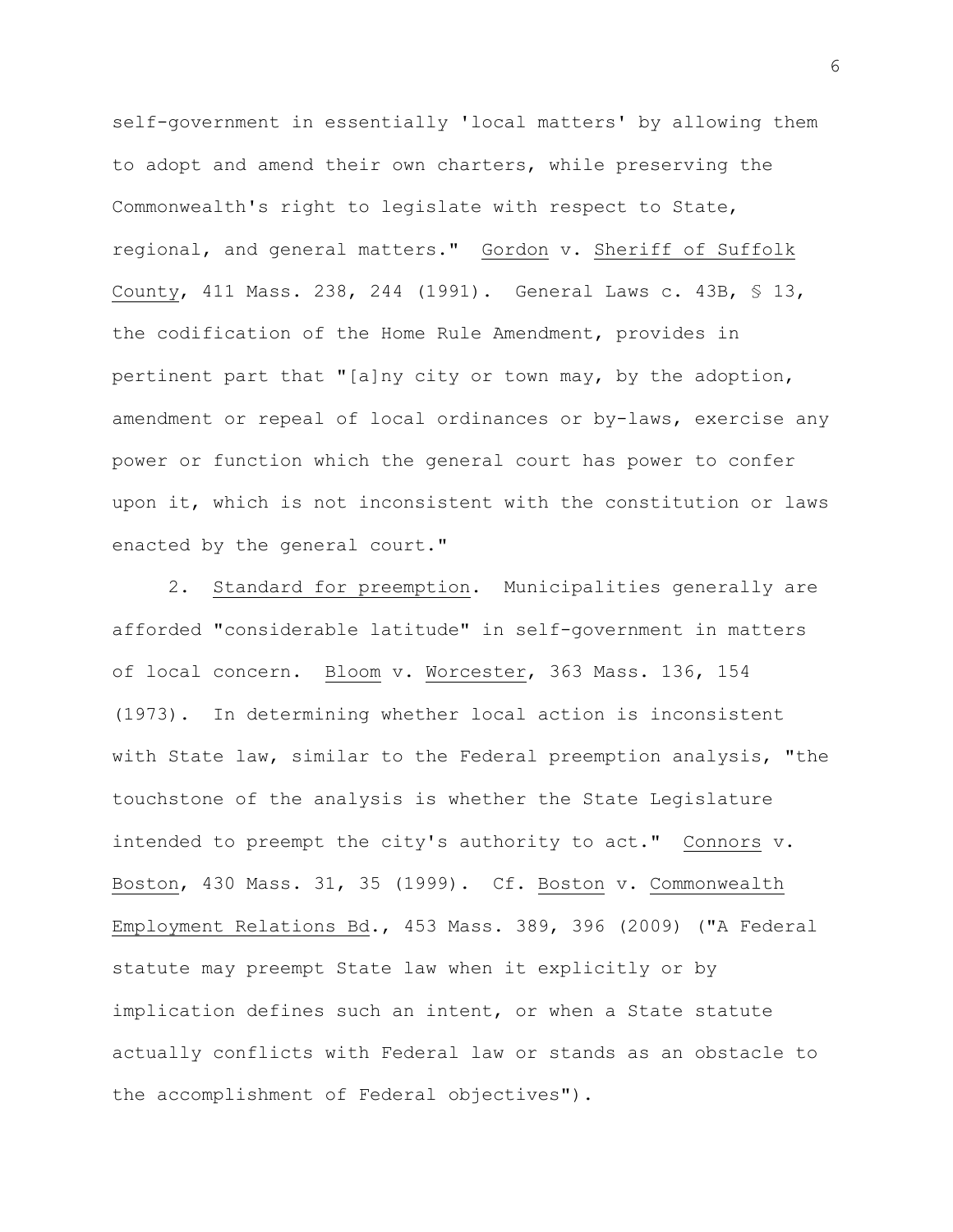Although legislative intent to preclude local action need not be stated expressly, it nevertheless must be clear. Bloom, 363 Mass. at 155. Such intent "may be inferred where 'the local regulation would somehow frustrate the purpose of the statute so as to warrant an inference that the Legislature intended to preempt the subject.'" Fafard v. Conservation Comm'n of Barnstable, 432 Mass. 194, 200 (2000), quoting Boston Gas Co. v. Newton, 425 Mass. 697, 699 (1997). See Bloom, supra at 154 (State preemption of local bylaw requires "sharp conflict between the local and State provisions").

3. Application. We review the preemption decision made by the judge de novo. See Doe v. Lynn, 472 Mass. 521, 527 (2015). For the reasons that follow, we agree that the local bylaw is preempted to the extent it requires all medical marijuana dispensaries to be nonprofit organizations.

The town bylaw at issue states in pertinent part:

"[A]ll registered nonprofit medical marijuana dispensary special permit applications shall include proof of registration with the Massachusetts Department of Public Health under the provisions of Chapter 369 of the Acts of 2012 and 105 [Code Mass. Regs. §] 725.100."

Mansfield Bylaws  $$ 230-3.4(K)(3)(c)$ . The bylaw references the 2012 act and the Department of Public Health regulations, both of which required medical dispensaries to be nonprofit entities. St. 2012, c. 369, § 9 (C); 105 Code Mass. Regs. § 725.100(A)(1) (2016) (registered marijuana dispensaries "must operate on a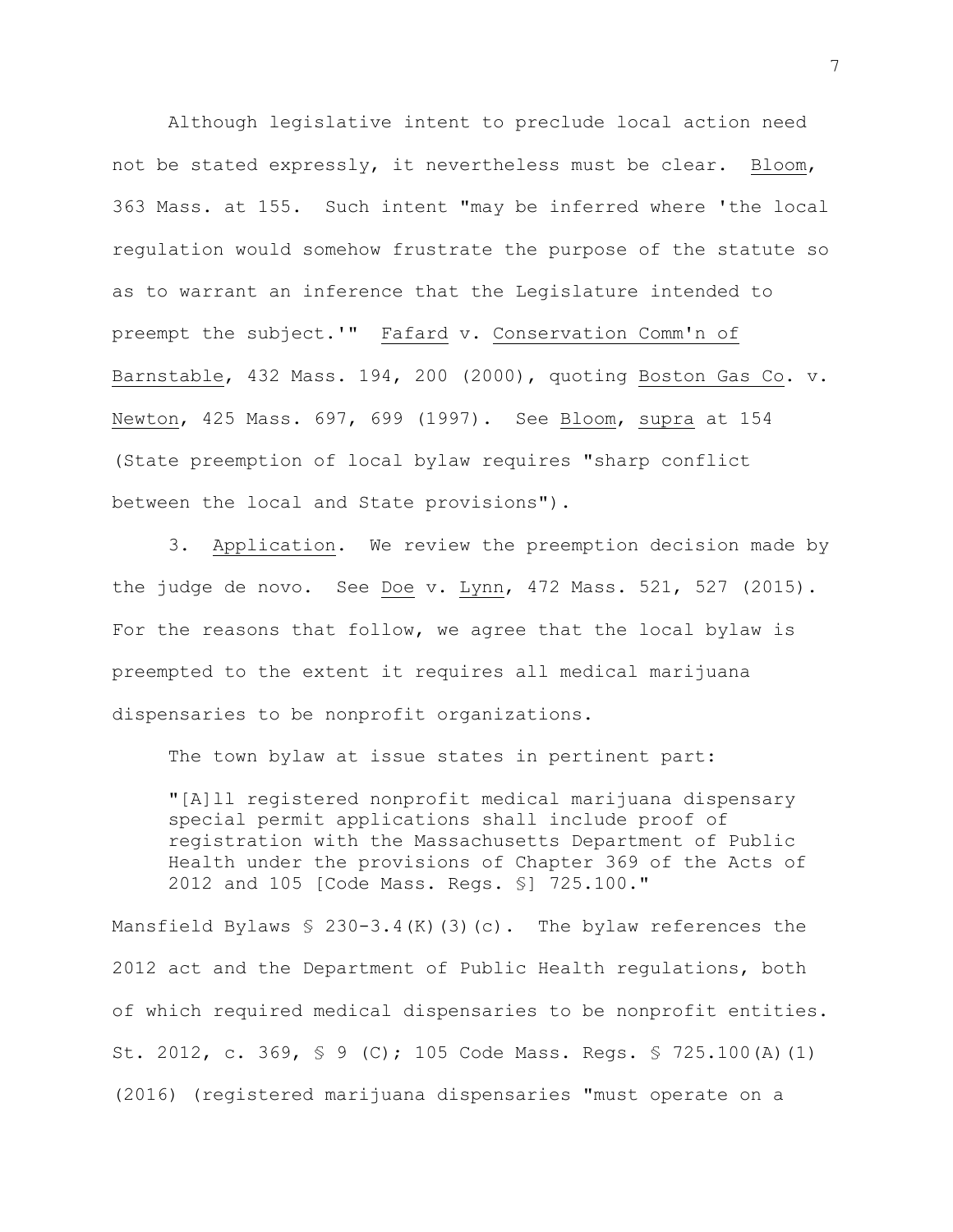non-profit basis for the benefit of registered qualifying patients").

However, the Legislature disavowed these statutory and regulatory provisions when it repealed and replaced the 2012 act in 2017 and expressly allowed medical marijuana establishments to be for-profit. The new marijuana law states in relevant part:

"Notwithstanding any general or special law to the contrary, any person with a provisional or final certification of registration as of July 1, 2017[,] to dispense medical use marijuana . . . shall be entitled to convert from a non-profit corporation . . . into a domestic business corporation . . . ."

St. 2017, c. 55, § 72.<sup>6</sup> Soon thereafter, the Department of Public Health regulations were repealed, see 1380 Mass. Reg. 35 (Dec. 14, 2018), and the commission issued new regulations to implement the 2017 act. See 935 Code Mass. Regs. §§ 501.000 (2021). The commission's regulations now require only that marijuana treatment centers "be registered to do business in the Commonwealth as a domestic business corporation or another domestic business entity." 935 Code Mass. Regs. § 501.050(1)(a) (2021).

8

<sup>6</sup> The judge found that Rosenfeld obtained a provisional registration from the Department of Public Health. Neither party contests that Rosenfeld held the provisional registration as of July 1, 2017.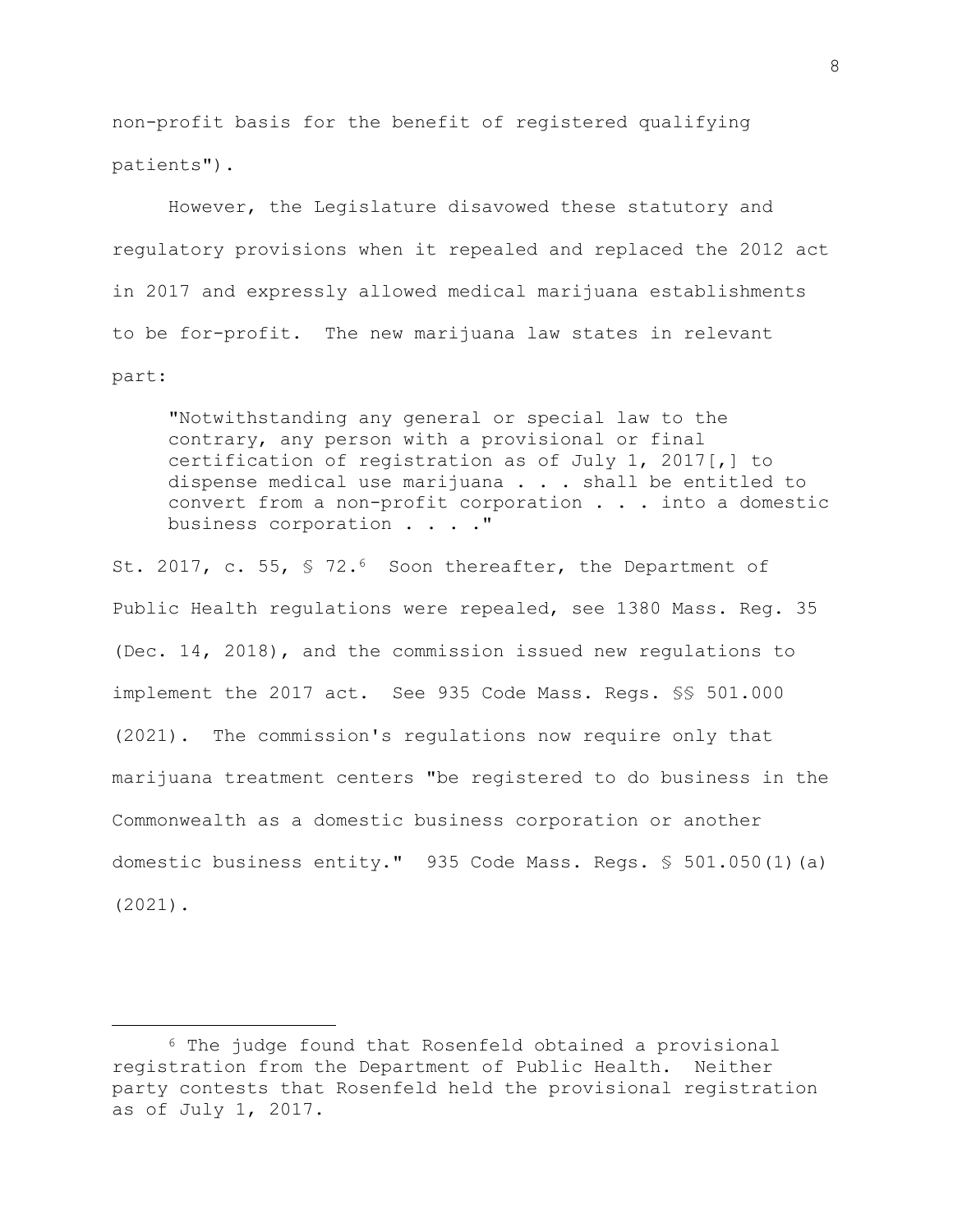By retaining the requirement that medical marijuana dispensaries be nonprofit, the town bylaw "frustrate[s] [one of] the purpose[s]" of the 2017 act. Fafard, 432 Mass. at 200. In repealing the 2012 act, see St. 2017, c. 55, § 47, and replacing it with a provision permitting for-profit entities to operate marijuana treatment centers, see St. 2017, c. 55, § 72, the Legislature evinced its clear intent to allow for-profit entities to distribute medical marijuana. This legislative purpose cannot "be achieved in the face of [the town's] . . . by-law on the same subject." See Bloom, 363 Mass. at 156. As the trial judge explained in her ruling, "By limiting medical marijuana facilities to nonprofit entities, the bylaw[,] while not prohibit[ing] those facilities, does restrict them in a way that the [S]tate explicitly determined they should not be limited." Accordingly, the town's bylaw is preempted by State law to the extent it requires all medical marijuana dispensaries to be nonprofit organizations, and the board cannot be forced to revoke the special permit at issue because CommCan appropriately exercised its statutory right to convert to a for-profit entity.<sup>7</sup>

<sup>7</sup> Because we uphold the judge's ruling that State law preempts the local bylaw limiting medical marijuana dispensaries to nonprofit entities, we need not reach Rosenfeld's alternative argument that CommCan's corporate conversion is not relevant to the planning board's decision because CommCan was a nonprofit entity when the planning board issued the special permit. Nor do we reach Rosenfeld's argument that local zoning bylaws may not regulate corporate forms**.**